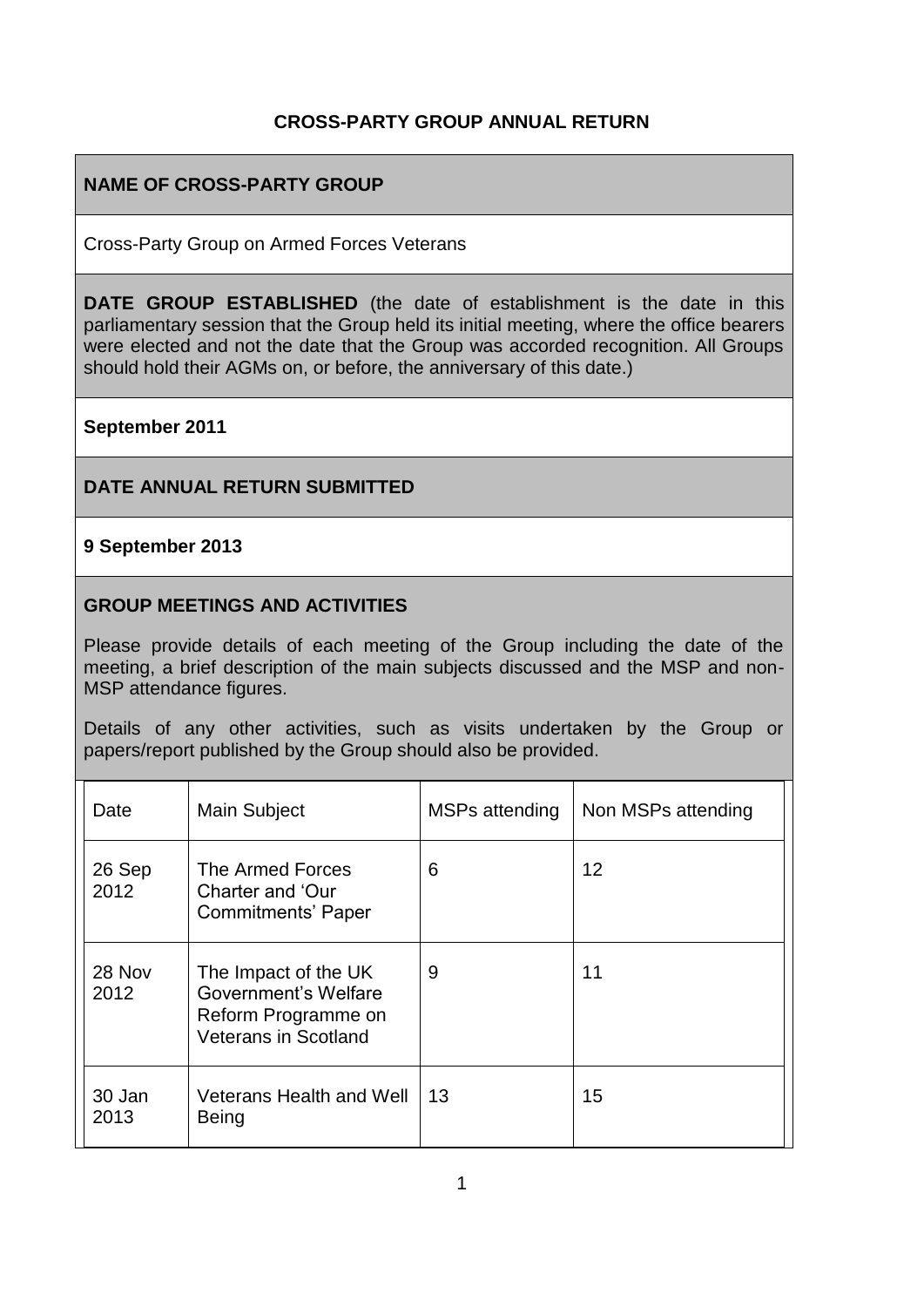| 17 April<br>2013 | Veterans Housing in<br>Scotland                                                                     | 4 | 21 |
|------------------|-----------------------------------------------------------------------------------------------------|---|----|
| 12 June<br>2013  | <b>Transition (from Service</b><br>to Civilian) and<br><b>Employment of Veterans</b><br>in Scotland |   | 17 |

# **MSP MEMBERS OF THE GROUP**

Please provide names of all MSP members of the Group. Note that only names need to be provided, no party designation or other information is required.

[Aileen McLeod](http://www.scottish.parliament.uk/msps/currentmsps/Aileen-McLeod-MSP.aspx) Alex Fergusson [Annabelle Ewing](http://www.scottish.parliament.uk/msps/currentmsps/Annabelle-Ewing-MSP.aspx) [Dennis Robertson](http://www.scottish.parliament.uk/msps/currentmsps/Dennis-Robertson-MSP.aspx) [Hugh Henry](http://www.scottish.parliament.uk/msps/currentmsps/Hugh-Henry-MSP.aspx) [Jackie Baillie](http://www.scottish.parliament.uk/msps/currentmsps/Jackie-Baillie-MSP.aspx) [Jackson Carlaw](http://www.scottish.parliament.uk/msps/currentmsps/Jackson-Carlaw-MSP.aspx) [Jamie McGrigor](http://www.scottish.parliament.uk/msps/currentmsps/Jamie-McGrigor-MSP.aspx) [Kenneth Gibson](http://www.scottish.parliament.uk/msps/currentmsps/Kenneth-Gibson-MSP.aspx) [Nanette Milne](http://www.scottish.parliament.uk/msps/currentmsps/Nanette-Milne-MSP.aspx) [Richard Lyle](http://www.scottish.parliament.uk/msps/currentmsps/Richard-Lyle-MSP.aspx) [Richard Simpson](http://www.scottish.parliament.uk/msps/currentmsps/Dr-Richard-Simpson-MSP.aspx) [Stewart Maxwell](http://www.scottish.parliament.uk/msps/currentmsps/Stewart-Maxwell-MSP.aspx) [Willie Rennie](http://www.scottish.parliament.uk/msps/currentmsps/Willie-Rennie-MSP.aspx)

#### **NON-MSP MEMBERS OF THE GROUP**

For organisational members please provide only the name of the organisation, it is not necessary to provide the name(s) of individuals who may represent the organisation at meetings of the Group.

| <b>Individuals</b> |                                                                                                                                                                                                                                            |
|--------------------|--------------------------------------------------------------------------------------------------------------------------------------------------------------------------------------------------------------------------------------------|
| Organisations      | Erskine<br>Poppyscotland<br><b>Royal British Legion Scotland</b><br><b>Scottish Veterans Housing Association</b><br><b>Scottish Veterans Residences</b><br><b>Scottish War Blinded</b><br><b>Scottish Association Mental Health (SAMH)</b> |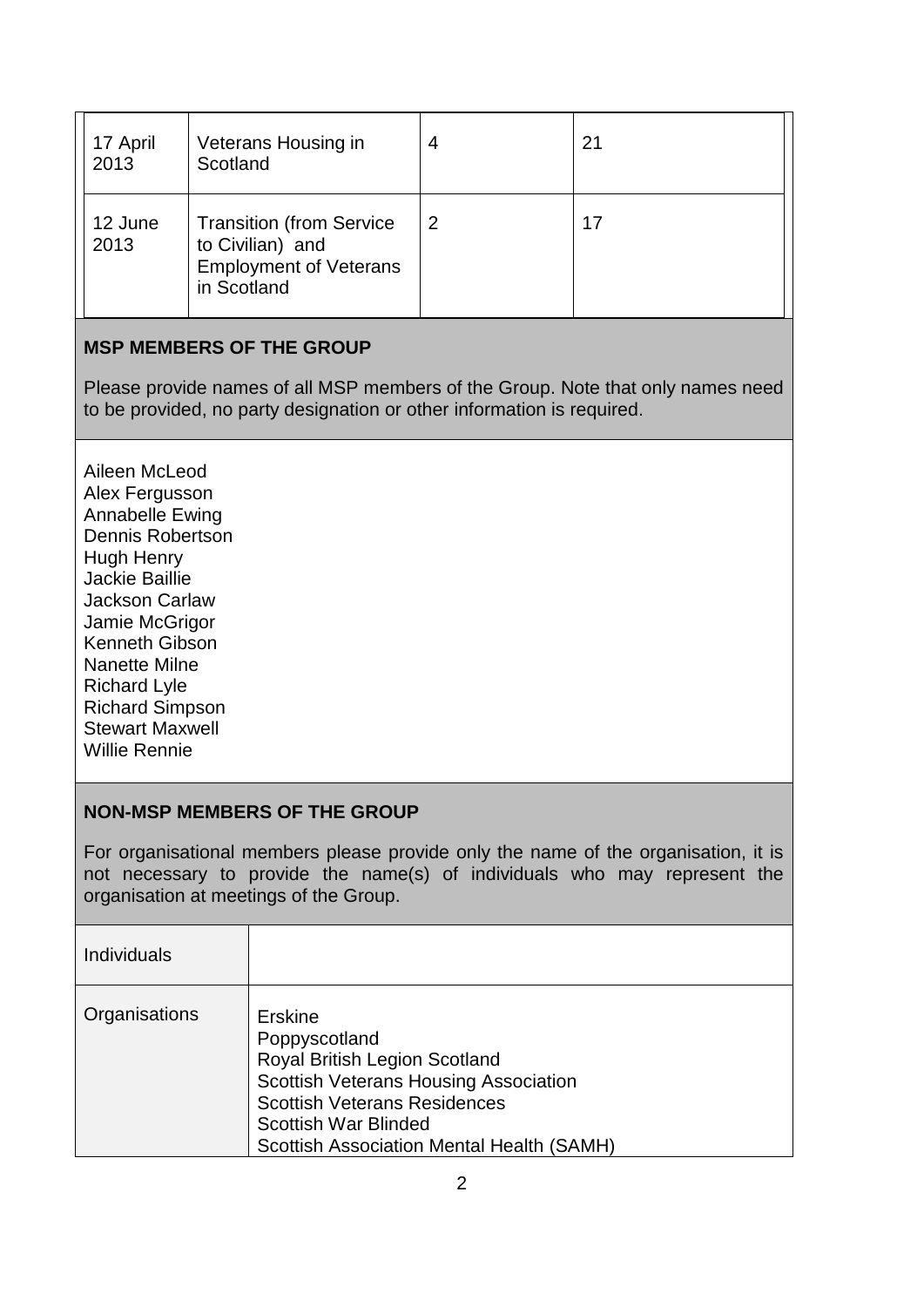| Scottish Government - Defence Policy Unit<br><b>Veterans Scotland</b> |
|-----------------------------------------------------------------------|
|                                                                       |

## **GROUP OFFICE BEARERS**

Please provide names for all office bearers. The minimum requirement is that two of the office bearers are MSPs and one of these is Convener – beyond this it is a matter for the Group to decide upon the office bearers it wishes to have. It is permissible to have more than one individual elected to each office, for example, coconveners or multiple deputy conveners.

| Convener               | Alex Fergusson MSP                                                |
|------------------------|-------------------------------------------------------------------|
| <b>Deputy Convener</b> | Hugh Henry MSP<br><b>Stewart Maxwell MSP</b><br>Willie Rennie MSP |
| Secretary              | Mr Jim Wilson; Veterans Scotland                                  |
| Treasurer              | Mr Jim Wilson; Veterans Scotland                                  |

# **FINANCIAL BENEFITS OR OTHER BENEFITS RECEIVED BY THE GROUP**

Please provide details of any financial or material benefit(s) received from a single source in a calendar year which has a value, either singly or cumulatively, of more than £500. This includes donations, gifts, hospitality or visits and material assistance such as secretariat support.

Details of material support should include the name of the individual providing support, the value of this support over the year, an estimate of the time spent providing this support and the name of the organisation that this individual is employed by / affiliated to in providing this support.

Groups should provide details of the date on which the benefit was received, the value of the benefit and a brief description of the benefit.

None.

# **SUBSCRIPTION CHARGED BY THE GROUP**

Please provide details of the amount charged and the purpose for which the subscription is intended to be used.